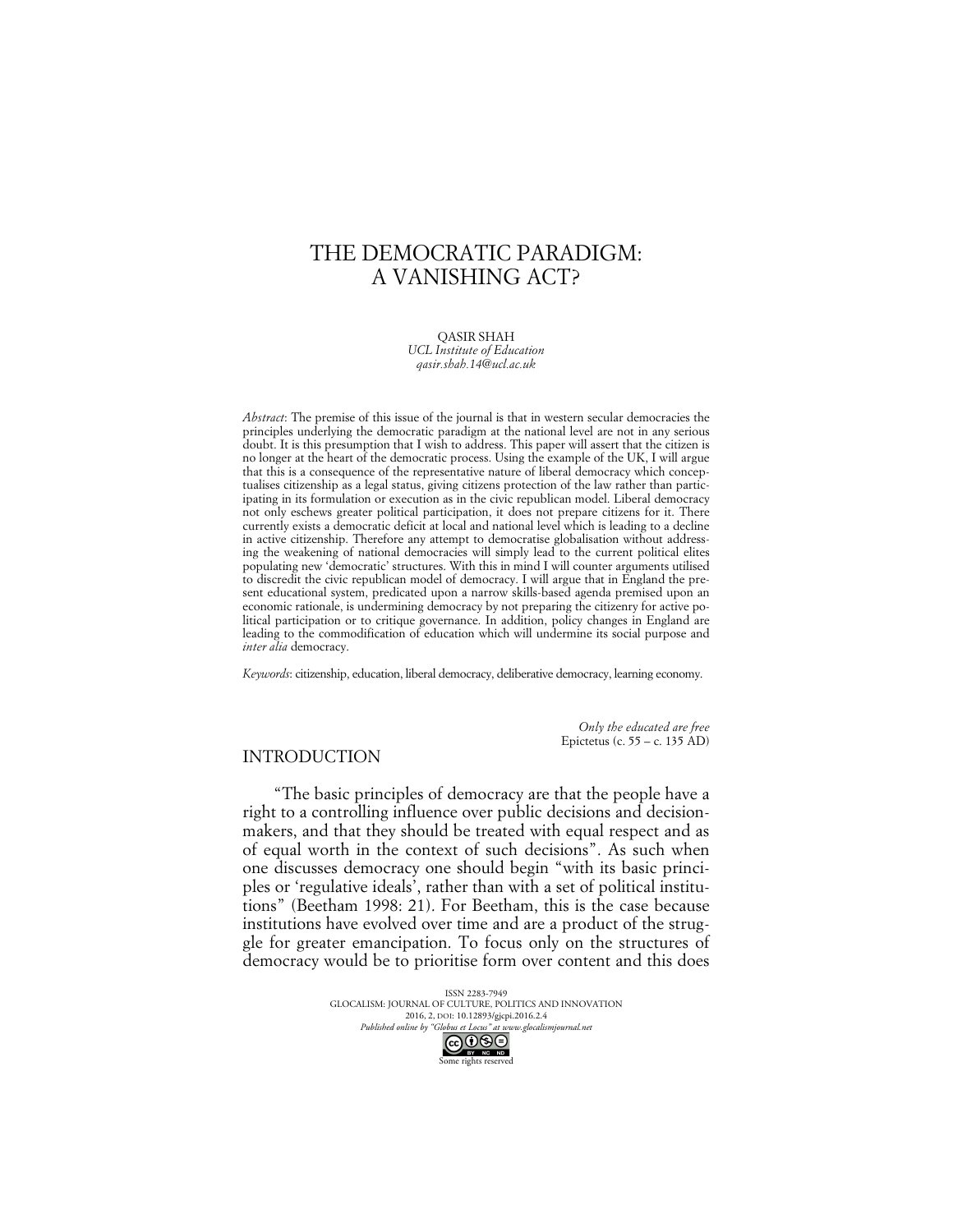not open structures to any objective critique regarding whether they can be judged more or less democratic. One must always remember that democracy is always in flux and will never be fully realised because "[democracy] is always a matter of (…) degree" (ibid.). Moreover to focus only on structures of governance rather than principles means that one may neglect other expressions of democracy such as citizens organising collectively to solve issues, promoting interests, influencing government policy etc. Consequently, any democracy should always be viewed through the lens of the citizen, for it is she who provides governmental institutions with moral authority (ibid.).

The premise of this issue of the journal is that in western secular democracies the principles underlying the democratic paradigm at the national level are not in any serious doubt. It is this presumption that I wish to address. This paper will assert that the citizen is no longer at the heart of the democratic process. Using the example of the UK, I will argue that this is a consequence of the representative nature of liberal democracy, which conceptualises citizenship as a legal status, giving citizens protection of the law rather than participating in its formulation or execution as in the civic republican model. Liberal democracy not only eschews greater political participation, it does not prepare citizens for it. There currently exists a democratic deficit at local and national level, which is leading to a decline in active citizenship. Therefore any attempt to democratise globalisation without addressing the weakening of national democracies will lead to the current political elites populating new 'democratic' structures. With this in mind I will counter arguments utilised to discredit the civic republican model of democracy. In addition, and most importantly, I will argue that in England the present educational system, predicated upon a narrow skills-based agenda premised upon an economic rationale, is undermining democracy by not preparing the citizenry for active political participation or to critique governance.

> ISSN 2283-7949 GLOCALISM: JOURNAL OF CULTURE, POLITICS AND INNOVATION 2016, 2, DOI: 10.12893/gjcpi.2016.2.4<br>nline by "Globus et Locus" at www.glocalismiournal net

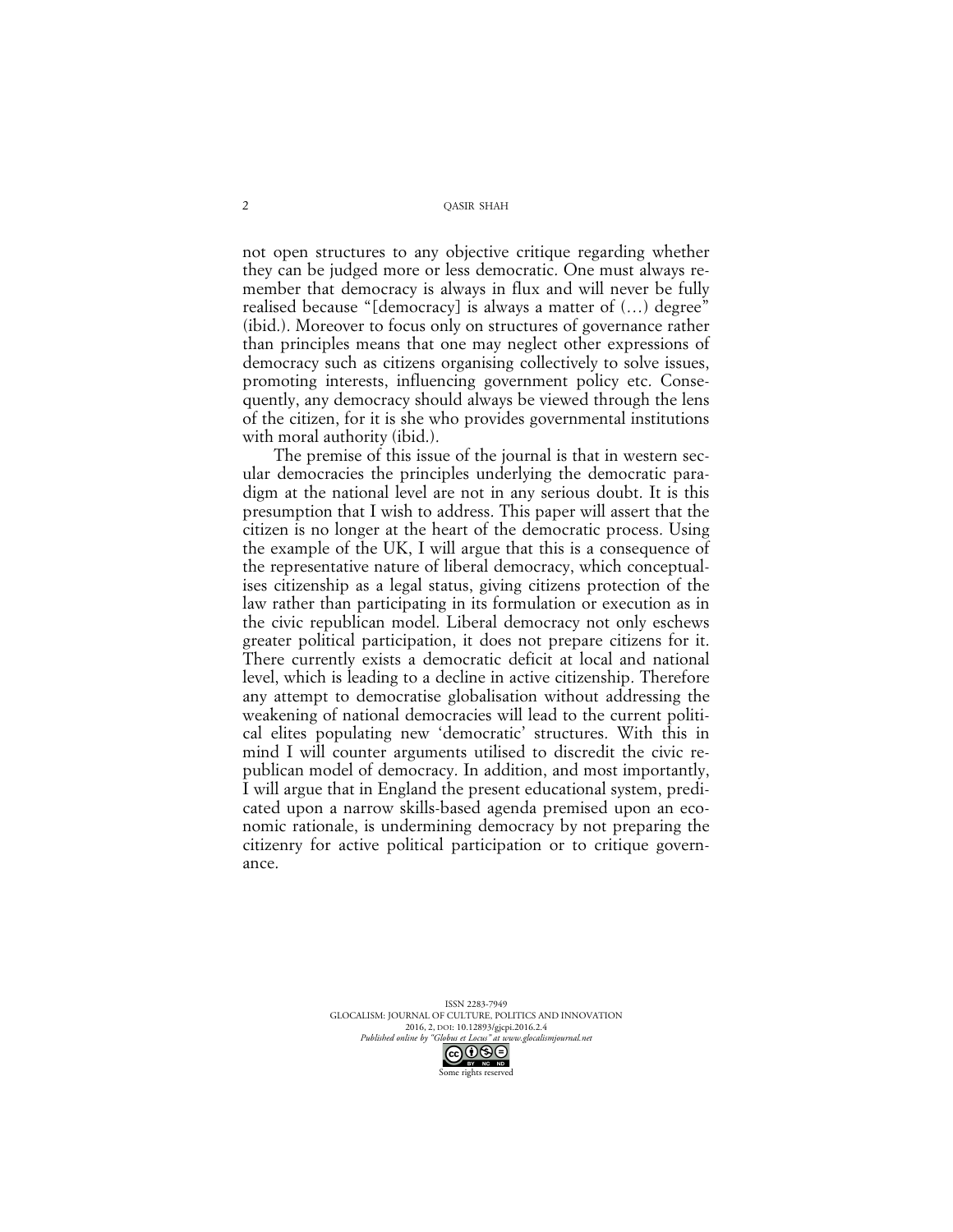### LIBERAL DEMOCRACY AND POLITICAL PARTICIPATION

#### *Decline of the importance of the citizen*

In his *Politics* (Book 4, Part IV) Aristotle stated that: "If liberty and equality, as is thought by some, are chiefly to be found in democracy, they will be attained when all persons alike share in the government to the utmost". (Aristotle 1992) The citizen should be both the starting point and the focus of democracy, but this is no longer the case. In 2004, Colin Crouch observed that key political questions are now determined and solved between "elected governments and elites that overwhelmingly represent business interests" (Biegelbauer and Loeber 2010: 4) The integration of states into supranational organisations has come at the cost of democracy as many decisions are made at an intergovernmental level, bypassing the citizen. This is a problem that exists not only at the global level in supranational institutions and multi-national corporations, but also at the national level. The voice of the ordinary citizen is being ignored and political participation is denied to her – and I would argue she is being made apathetic and powerless in order not to question the hegemony of the neoliberal philosophy in most western democracies. The rise of neoliberalism also coincides with a decline in political participation. Without greater political participation of the polity democracy is invariably weakened. For the globalisation of democracy to take firm root we must begin by strengthening democracy at the local and national level, and reverse the decline in political participation. Only then will we be able to address the democratic deficit found in the supranational organisations.

There is a serious problem at the heart of liberal democracy today in many Western countries, evidenced by disillusionment, disenchantment and apathy towards the governing elites. All political parties dabble in the dark arts: sophistry and rhetoric resurrected by modern day spin-doctors. A study by the London School of Economics in 2012 (Wilks-Heeg, Blick and Crone, 2012) warned that British democracy was in terminal decline – blaming corporate power, unrepresentative politicians and apathetic voters leave UK "increasingly unstable".

> ISSN 2283-7949 GLOCALISM: JOURNAL OF CULTURE, POLITICS AND INNOVATION 2016, 2, DOI: 10.12893/gjcpi.2016.2.4<br>
> uline by "Globus et Locus" at www.olocalismiournal net *Published online by "Globus et Locus" at www.glocalismigues at www.glocalismiguese.glocalismiguese*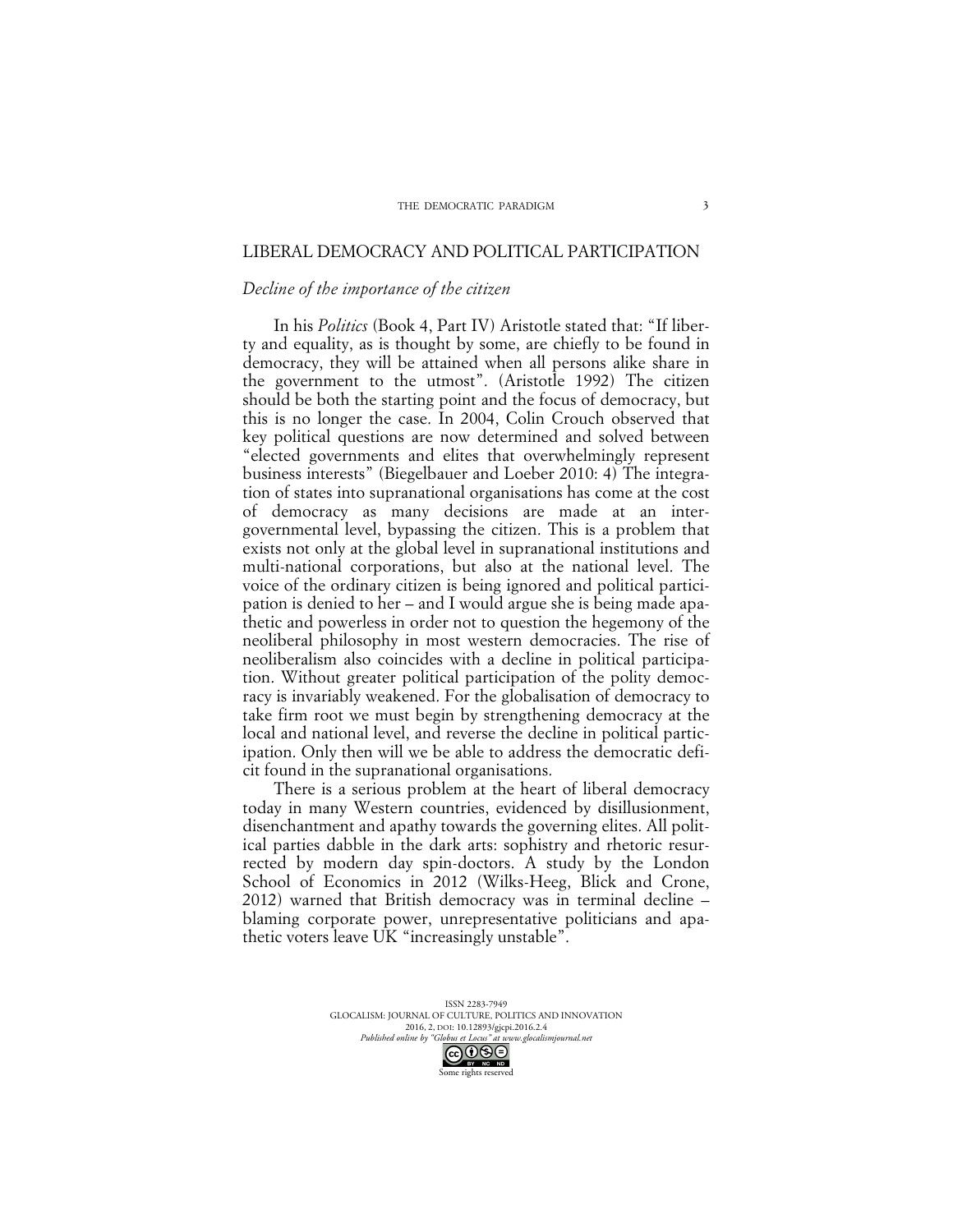### *Possible causes of decline in political participation*

*Concentration of power*. The UK has a parliamentary democracy but most of the power is concentrated in the hands of the Executive: Parliament rubber stamps decisions of government and promulgation of laws. This has led some to believe we reside in a *post-democratic* stage where governments tightly control debates (with politicians "whipped into subservience" (Jeffs and Smith 2002). The hallmark of parliamentary democracy is the right of Members of either the House of Commons or the House of Lords to introduce a Bill. However only a small minority of Bills put forward in either House by their members ever become law. The situation is further compounded because citizens are largely passive and apathetic to the political process – and in Bernard Manin's words (Manin 1997): behaving as an *audience* selecting from options provided by the elite, rather than participating in the formulation of policy and the decision-making process of government.

*Impact of liberal democracy*. Liberal democracy conceptualises citizenship as an "important but occasional identity, a legal status rather than a fact of everyday life" (Walzer 1989: 215) – this *citizenship-as-legal-status* gives citizens protection of the law rather than participating in its formulation or execution as in the civic republican model. This is not conducive to promoting or preparing citizens for greater political participation. Liberal democracy and especially the hegemony gained by neo-liberalism in the West since the 1980s functions to reduce 'big' government to ensure that the individual, possessed of greater rights, is unencumbered by the state and other individuals from interference in her private affairs. These liberties are primarily to be exercised in the private rather than the political domain. Liberals' greatest fear is that "ideas about the 'common good' can only have totalitarian implications" (Mouffe 1993: 62) by restricting or sacrificing the individual right. Consequently, for Faulks "the active citizenship campaign [of the 1980s] was consistent with the neo-liberal agenda of Thatcherism, which was concerned more with the development of a citizenship based upon the assertion of the individual and market, rather than a genuine concern for the promotion of community values" (Faulks 1998: 128). The active citizen was first

> ISSN 2283-7949 GLOCALISM: JOURNAL OF CULTURE, POLITICS AND INNOVATION 2016, 2, DOI: 10.12893/gjcpi.2016.2.4<br>nline by "Globus et Locus" at www.glocalismiournal net *Published online by "Globus et Locus" at www.glocalismigues at www.glocalismiguese.*



4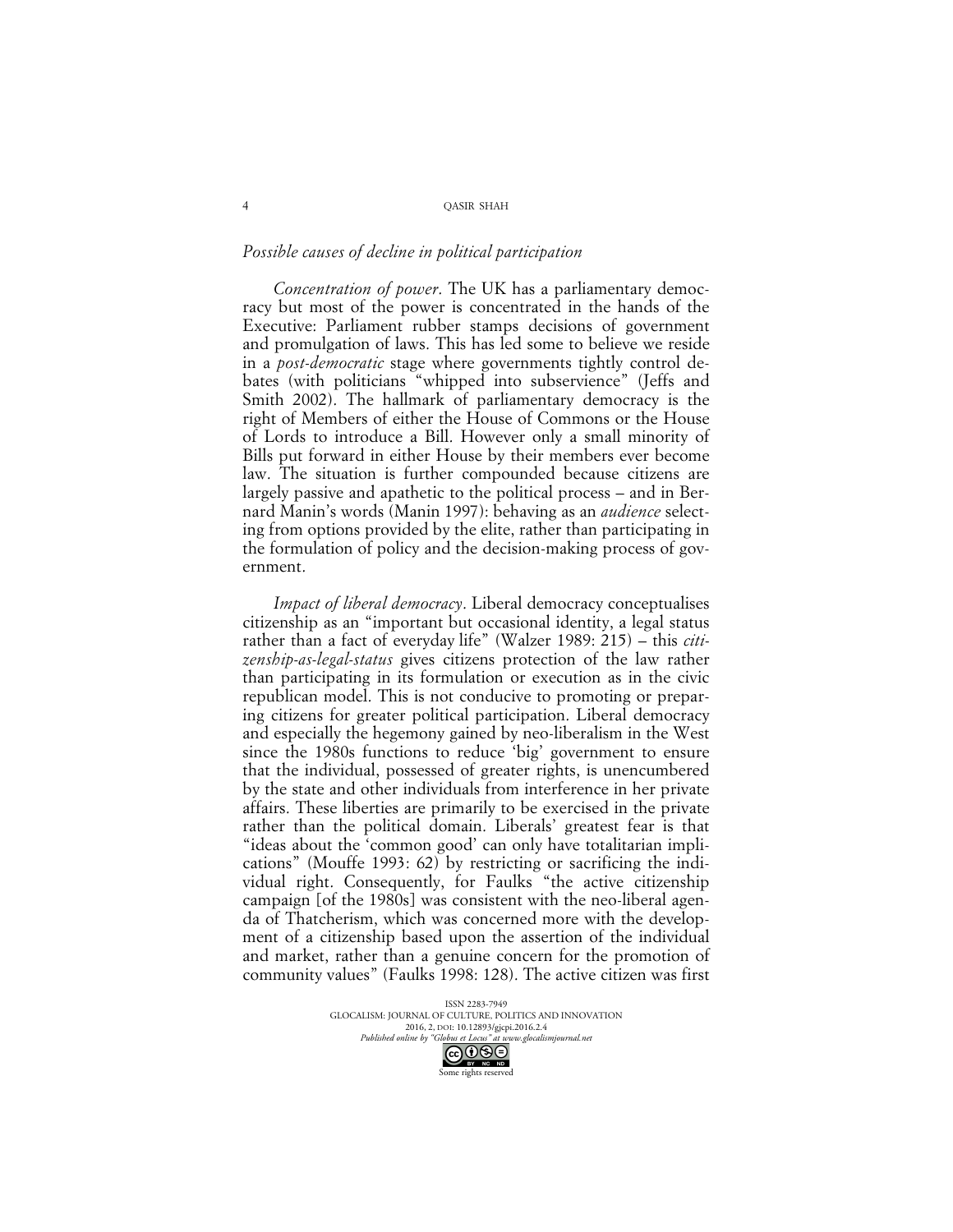and foremost meant to participate in local community and provide services that the state had reduced through the rolling back of the welfare state (Faulks 1998). The liberal concept of citizenship does not promote active citizenship except in terms of being a 'good' citizen, engaging for example in voluntary community work.

*The unrepresentative nature of representative democracy*. Liberal democracies are representative democracies; but what happens when a representative democracy is unrepresentative and all the power is vested in hands of the Executive? It is discomforting that in the UK since 1945 no party has gained more than a 50% share of the vote (Kimber 2012). This may be the result of the first-past-the-post system of British democracy, which permits a disproportionate ratio of seats gained to votes cast. People's votes do not possess equal weight and this is bad for democracy. The 2015 General Election highlighted the unfair nature of this system: the Prime Minister David Cameron, with 36.9% of the votes cast, asserts he has a 'clear' mandate for his policies, and is unresponsive to the wishes of the majority of the electorate who did not vote for his party. Liberals argue about the danger of the tyranny of the majority but since 1945 there has only been government by the minority, which is equally bad.

All this is compounded by the fact that it is the Executive that takes all important decisions of policy formulation and the promulgation of laws. In this process citizens are merely an *audience* – passive observers of the decision-making process from the outside. We need some variant of participatory democracy as practiced in ancient Athens, but many consider this impractical in the modern world. But is this really so?

### ARGUMENTS AGAINST CIVIC REPUBLICANISM

The main arguments levelled against civic republicanism fall into four categories: Firstly: the modern state is so complex that great expertise is required on the part of those who govern; secondly: people are too busy to engage in the sort of participatory democracy practised in ancient Athens; thirdly: the heterogeneity of modern society precludes such participation; and finally: a neo-

> ISSN 2283-7949 GLOCALISM: JOURNAL OF CULTURE, POLITICS AND INNOVATION 2016, 2, DOI: 10.12893/gjcpi.2016.2.4<br>nline by "Globus et Locus" at www.glocalismiournal.net *Published online by "Globus et Locus" at www.glocalismigues*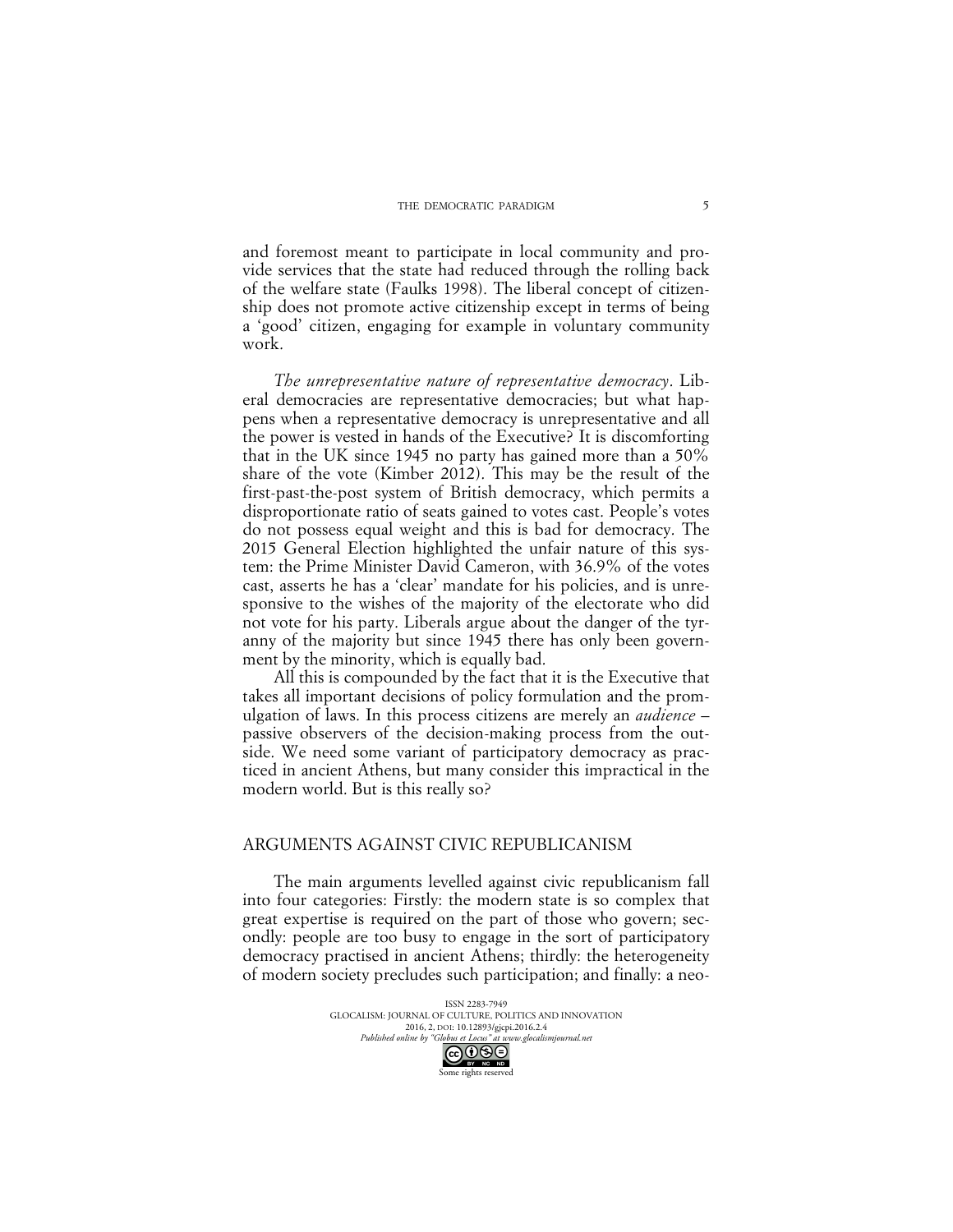liberal vision of the world which sees the individual possessed of superior rights, unencumbered by state interference. I shall run through each argument in turn. I will refer to a number of longitudinal and cross-sectional surveys, in particular the annual Audits of Political Engagement  $(APE)^1$ , and the CELS<sup>2</sup> and CiT<sup>3</sup> studies into citizenship education (CE) and young people.

### *Argument #1: complexity & expertise*

Benjamin Constant (1819 in Leydet 2011) contended that the scale and complexity of the *grands États modernes* precluded the kind of civic engagement required by the civic republican ideals of a participatory democracy. Constant's ideas were echoed in the 20<sup>th</sup> century by Joseph Schumpeter and Robert Dahl for whom the complexity of the modern state necessitated the concentration of power in the hands of a professional elite. They argued that post-industrial societies require technical, political, and administrative expertise to function, in addition to the time and interest for deliberation in order to reach informed judgments, instead of being susceptible to uninformed public opinion. This was to protect us from the tyranny of the majority, as ordinary citizens have neither the expertise, the time nor the interest. But do elected representatives have these specialist skills?

There is little evidence to support this argument, in fact the contrary is true – for example after the 2015 General Election in the UK, of the MP intake only 25% had a background in politics (Hunter and Holden 2015). Moreover, if the Chancellor of the Exchequer has a degree in Modern History, how does that qualify him to be in charge of the country's finances? Many in the UK share the educational or professional background of MPs, and possess cognition and conflict avoidance skills which are associated with the active citizenship skillset – especially amongst those in the higher socio-economic groups (APE10) (Hansard Society, 2013).

The modern state is complex to navigate – one needs to possess knowledge of governmental and societal structures as well as the socio-economic and political links that underpin a society, but few MPs initially possess the relevant expertise, and knowledge. It may be true that for some citizens politics is too difficult to com-

> ISSN 2283-7949 GLOCALISM: JOURNAL OF CULTURE, POLITICS AND INNOVATION 2016, 2, DOI: 10.12893/gjcpi.2016.2.4<br>nline by "Globus et Locus" at www.glocalismiournal net *Published online by "Globus et Locus" at www.glocalismigues at www.glocalismiguese.* Some rights reserved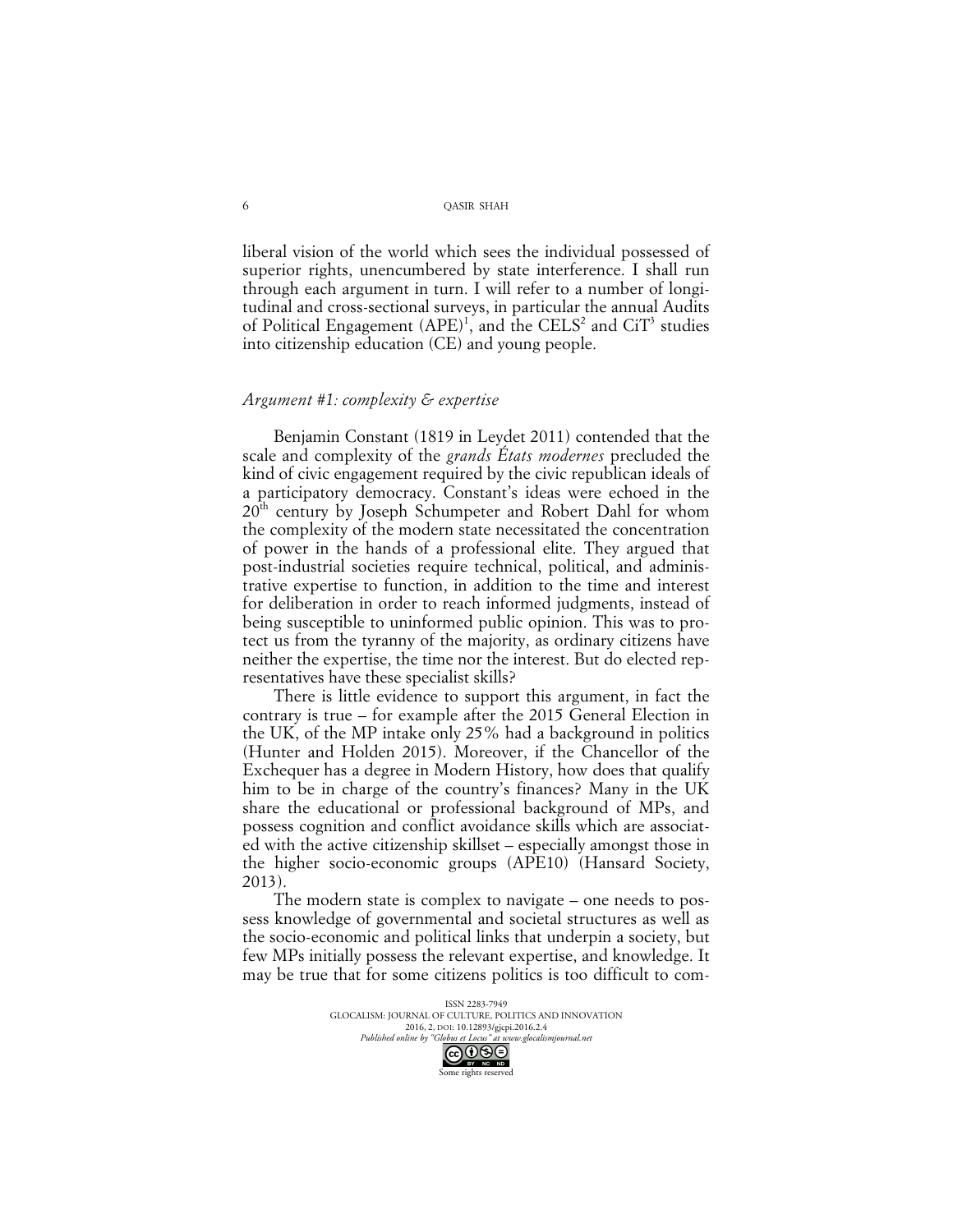#### THE DEMOCRATIC PARADIGM

prehend. However, evidence from a number of studies (Benton et al. 2008; Keating et al. 2010; Henn and Foard 2014) points to an association between being well-educated, or in a higher socioeconomic group, with possession of greater 'citizenship skills', and an interest in political engagement. Similarly, there is evidence that adults who are active citizens are so because they possess a strong sense of responsibility, which is rooted in ideas of justice and care, gained not so much through citizenship education but from their early life influences, especially those of the family and community (Holford and van der Veen, 2003). If we are serious about the idea of an active democratic citizenry with its concomitants of social inclusion and equity, we must examine the reasons for the great disparity between the rich and the disadvantaged of society. In the words of Ian Martin, in order to prevent citizenship becoming a mechanism of exclusion, "[w]e need to look at: how our electoral and parliamentary systems work, and in whose interests; how our education, health and welfare services continue to reproduce and, indeed, legitimate inequality; how free we really are as citizens to know and say (…) what we think and what we want" (Martin 2003: 574).

#### *Argument #2: people are too busy*

Given that 54% of the APE10 cohort stated they were too busy for political involvement, one might agree with Constant that many citizens no longer see politics as being central to their identity, due to their many social and economic interests. However there is a sizeable minority who expressed a desire to participate both at a local level (43%) and national level (38%). These proportions increase in the upper two socio-economic groups AB (50% and 43%) and C1 (50% and 45%). However, the even greater scandal is the marginalisation of the lower two socioeconomic classes in political participation with C2 (34% and 28%), and DE (31% and 30%) professing a desire to participate. Given that most citizens are unacquainted with political processes, as well as never having had the opportunity to participate in politics except in Local and General Elections, one could also argue that their concept of personal identity does not encompass the idea of the *zoon politikon* being integral, as was the case for the

> ISSN 2283-7949 GLOCALISM: JOURNAL OF CULTURE, POLITICS AND INNOVATION 2016, 2, DOI: 10.12893/gjcpi.2016.2.4<br>nline by "Globus et Locus" at www.glocalismiournal net *Published online by "Globus et Locus" at www.glocalismigues*

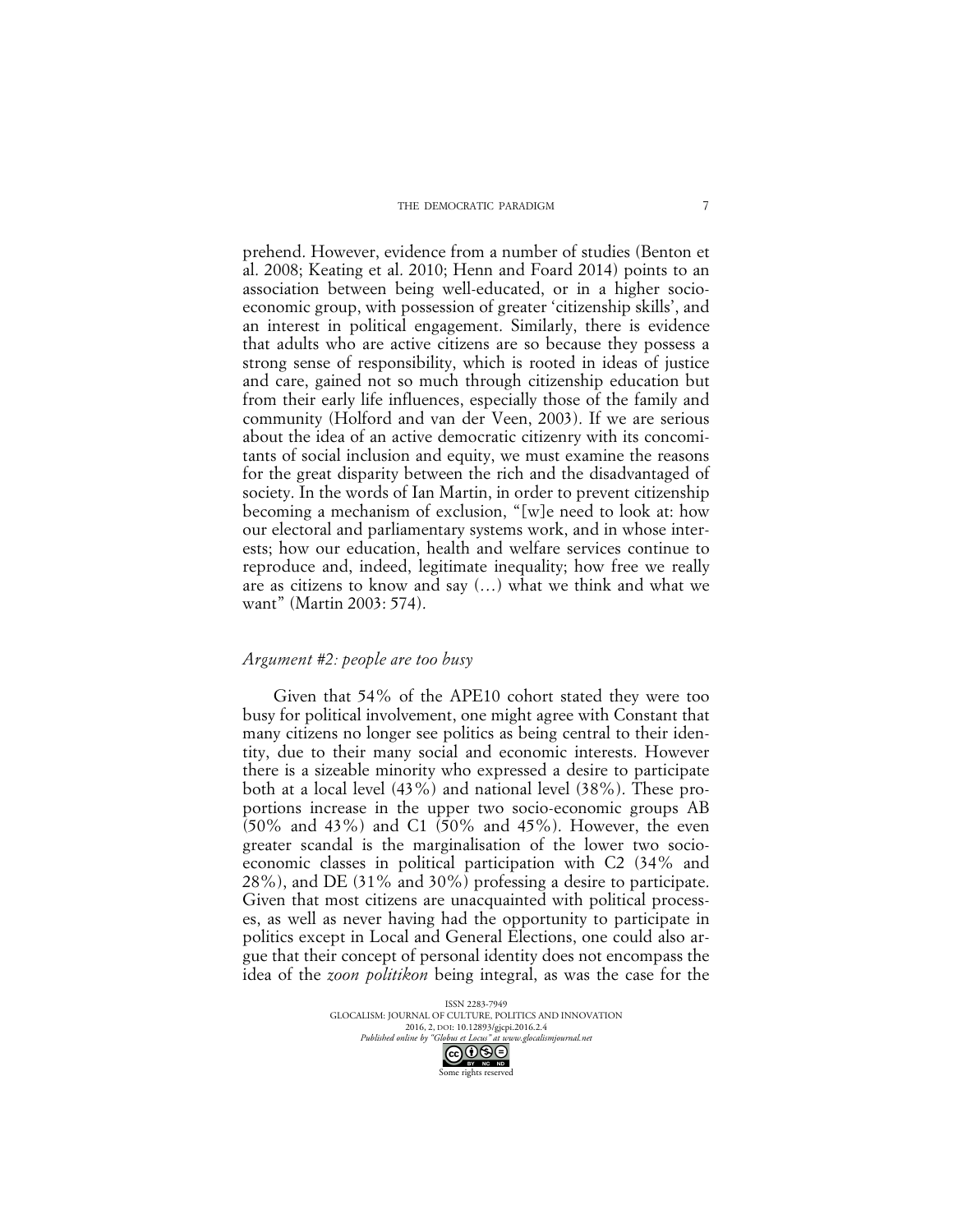Athenian *polis*. Consequently it is unsurprising that they do not give political participation a high priority in their lives.

### *Argument #3: heterogeneity*

Given the heterogeneity of modern societies, it would appear impossible to conceive of a community based on a single 'substantive' concept of the *common good* that does not come at the expense of the modern interpretation of individual liberty (negatively conceived as the absence of coercion to achieving one's desired ends) without descending into totalitarianism. Isaiah Berlin's *Two Concepts of Liberty* are held to discredit civic republicanism. However, Quentin Skinner has challenged the idea that liberty negatively conceived precludes political participation by underpinning civic virtues on principles of respect: freedom and equality for all. Using Harrington, and in particular Machiavelli, he conceives liberty negatively as being the guarantor of individual liberty. Machiavelli argued in his *Discourses* that though most of us desire a personal liberty that is unencumbered by others, this cannot be achieved unless we live in a community whose Constitution is based on free institutions in which all citizens participate actively. Why? Because Machiavelli believed that to pursue self-interest (although considering it a natural human instinct) was a symptom of corruption, as it results in citizens forfeiting their civic obligations, and this in Skinner's view inevitably leads to the destruction of the free state (Skinner 1983). However, civic virtues need to be cultivated through coercion and constraint (Skinner 1986) by law, and this paradoxically forces the citizen to be free. Skinner holds that once we abandon the liberal notion of constraints as interferences, this paradox can be resolved, and the liberal claim of liberty and political participation being incompatible can thus be refuted. And the idea of the common good having precedence over private interest as being a necessary condition for enjoying individual liberty can then be understood. Liberty maintained by law would be the same for all members of the polity, whether rich or poor. By linking civic virtue to the common good of the *res publica* and devotion to the common liberty of the *patria* we move away from attaching it to a substantive concept of the common good, to a set of political principles underpinned on freedom and equality

> ISSN 2283-7949 GLOCALISM: JOURNAL OF CULTURE, POLITICS AND INNOVATION 2016, 2, DOI: 10.12893/gjcpi.2016.2.4<br>nline by "Globus et Locus" at www.glocalismiournal net *Published online by "Globus et Locus" at www.glocalismigues at www.glocalismiguese.glocalismiguese*

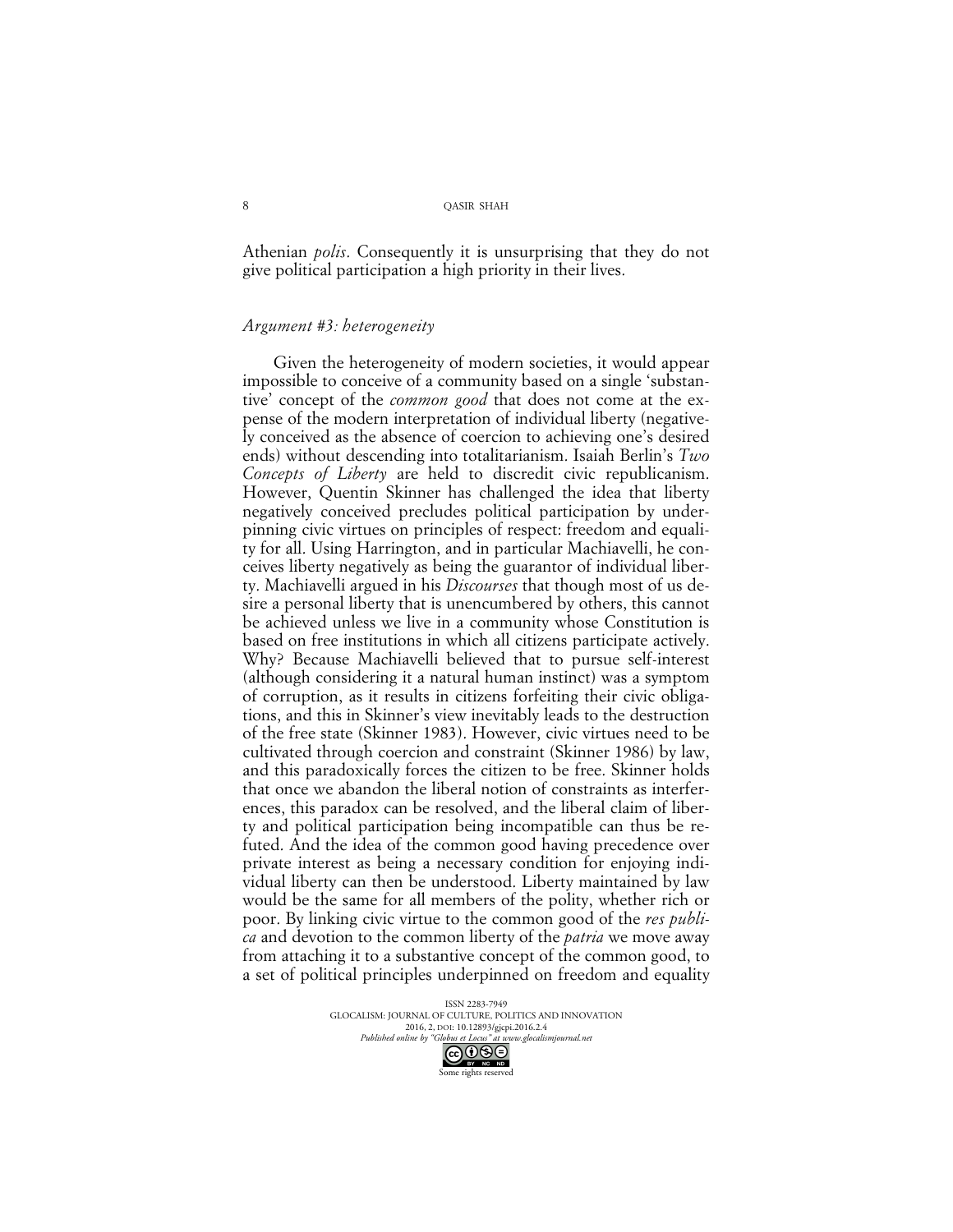for all. Even liberals such as Stephen Macedo (1990) and William Galston (1991) emphasise the importance of *public reasonableness* – listening to others, being sensitive and respectful of other people's differing identities, and acknowledging that these differences may lead to differing political views.

However the idea of civic virtues taking precedence over private interest needs to be cultivated and shown to be a necessary condition of enjoying liberty and forming part of the citizen's "political identity: something to be constructed, not empirically given" and not simply a legal status (Mouffe 1992: 75). But how and where is one to develop this and related virtue(s), if there are competing models of citizenship that individuals may hold dear? Surely they weaken the integrative function of citizenship? (Leydet 2011). "[T]here will always be competing exegesis of the idea of democratic citizenship" (Mouffe 1992: 75). But this is the very nature of the thinking citizen, who engages in a serious dialectic to uncover the essence of the truth rather than simply engaging in the spin-doctoring of current day sophists in political circles. Skinner's arguments are very different to the Utilitarianism that John Rawls would argue against, namely: individual rights being sacrificed for the sake of the general welfare predicated upon a particular conception of common good (shared moral values of the substantive nature).

#### *Argument #4: the primacy of the individual*

I believe the heterogeneity argument, in its extreme form, can lead to the neo-liberal idea of the primacy of the individual, and the prioritisation of individual liberties. This is because individuals are unique and have different wishes, desires and needs. Since the 1980s, with the rise of Thatcher and Reagan, politically the individual has been held at the heart of society, with a radical rollback of the state, with *laissez-faire* economic policies leading to: deregulation of markets, privatisation and radical tax cuts – citizens have been encouraged to become more self-sufficient and self-interested. This Conservative philosophy is premised upon Nozick's belief that the state's role should be that of a 'nightwatchman': ensuring peace and security and protecting individual, but not positively guaranteeing natural rights even if this leads to

> ISSN 2283-7949 GLOCALISM: JOURNAL OF CULTURE, POLITICS AND INNOVATION 2016, 2, DOI: 10.12893/gjcpi.2016.2.4<br>nline by "Globus et Locus" at www.glocalismiournal.net *Published online by "Globus et Locus" at www.glocalismigues at www.glocalismiguese.*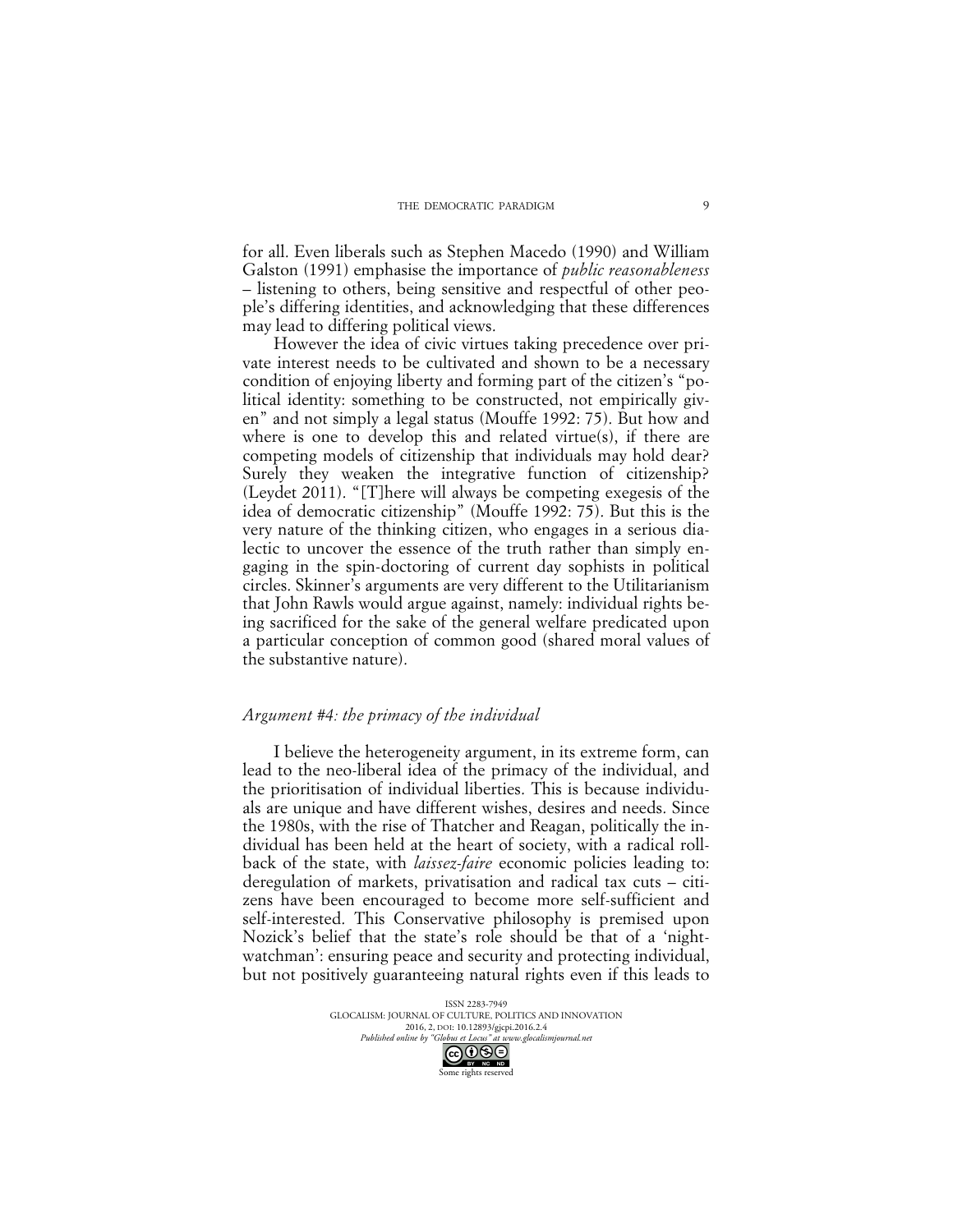inequality. Like Hayek, he accepts inequality as natural – explainable by natural ability, effort and personal incentive. For both individual liberty depends on there being a free market economy.

However, the weakness of (neo)-liberal notions of citizenship lie in the fact that our individuality and humanity reaches its highest expression (or what Freire termed our 'ontological vocation') in relationships, collective endeavour and caring about each other. In the words of John Donne: No man is an island entire of itself*.* Concentration on the individual unit distorts the reality of the system of government and leaves to chance the health of communities that are needed for a good life (Walzer 1997). Neo-liberals gloss over the impact of structural inequality upon one's life chances, and the fact that the market economy makes people more acquisitive and self-centred – hampering their moral development and their communal solidarity. Thus I would argue that the neo-liberal hegemony is fundamentally a divisive philosophy that is incompatible with any notions of the democratisation of globalisation in civic republican terms as it rejects the idea of society and the *zoon politikon*. It accepts economic cosmopolitanism because it serves to remove borders in order that the individual (the wealthy elite) goes unencumbered in her quest ('liberty') to accumulate ever greater riches. If one holds deliberative democracy to be an encumbrance to the neo-liberal individual, and this ideology filters into the purpose of education, then the ideas of participatory democracy and democratisation of globalisation are undermined. This is what I will address next.

# EDUCATION

Society is made up of people, and the strength, resilience and adaptability of a society depends wholly on those traits in its people. These traits are nurtured through education: education therefore forms the basis of any society. The struggle for democracy and the struggle for citizenship are essentially the same, and this, as Giroux reminds us, is "both a political and an educational task" (Giroux 2002: 432). However, of equal relevance is how education is structured and delivered. What we believe to be the democratic paradigm is evaporating before our very eyes, with the marketisation of societal structures, including education, not just

> ISSN 2283-7949 GLOCALISM: JOURNAL OF CULTURE, POLITICS AND INNOVATION 2016, 2, DOI: 10.12893/gjcpi.2016.2.4<br>nline by "Globus et Locus" at www.glocalismiournal net *Published online by "Globus et Locus" at www.glocalismigues*

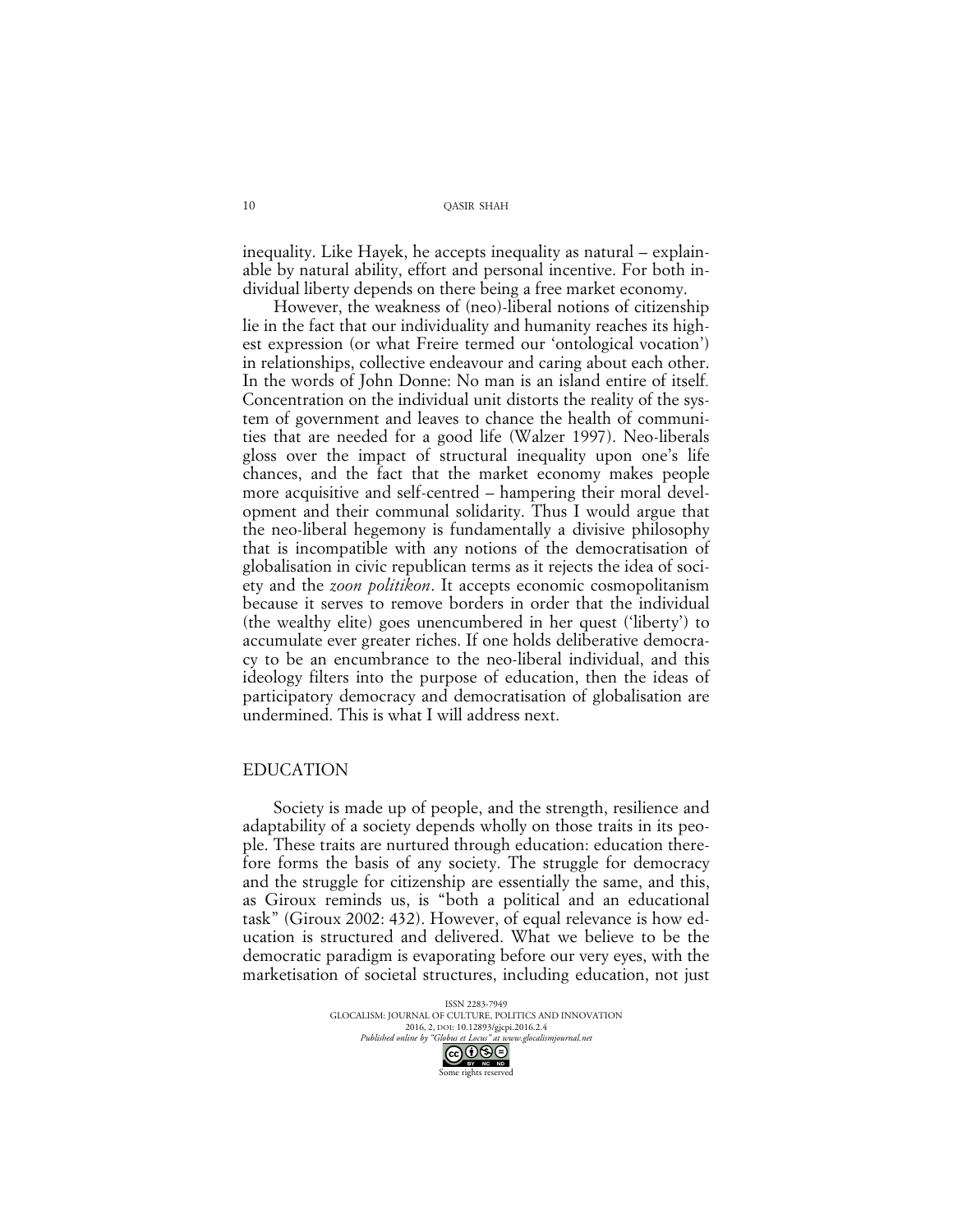#### THE DEMOCRATIC PARADIGM

the economic. In the UK, democracy is steadily being undermined through the educational system which is predicated, as in most Western nations, on an economic rationale first articulated by OECD in 1996, and taken up by Tony Blair and the EU. Without much debate we find ourselves with the purpose of education now defined in terms of human capital predicated upon a skillsbased agenda. This contrasts with the social justice agenda which informed educational policy before the 1980s – especially the social purpose tradition in which adult learning was seen as a lever for empowerment and emancipation (Fieldhouse and Associates, 1996).

It is my contention that the present system does not, and will not produce (in sufficient numbers) the kind of individuals who would be interested in addressing issues of the democratic deficit in globalisation. Unless one challenges the economic imperative of the educational system – which neither fosters nor *habituates* citizens to political participation – the idea of the democratisation of globalisation will remain just an idea. Let us examine the features of the education system which I argue undermines greater political participation and consequently democracy itself.

#### *The learning economy hegemony*

Under the 'learning economy' hegemony successive governments have viewed education in England as an important lever for economic growth and global competitiveness. Skills are equated with economic success. So why is an education system predicated upon a skills-based agenda bad for democracy and the democratisation of globalisation? It is essential to educate citizens in order for them to earn a living, and thus flourish. There is nothing wrong with this, but such an emphasis on a limited vision of the scope of education "should not comprise the whole or even the most important part of it. The key point is that [skills] should be approached through other aspects of education and as part of the whole task of learning to be human in its richest and most fulfilling sense" (Macmurray 2012: 662).

For Macmurray education's purpose was to cultivate 'humanity'. Like Confucius Macmurray believes that this can only be developed through reciprocity and care for one another. Moreover

> ISSN 2283-7949 GLOCALISM: JOURNAL OF CULTURE, POLITICS AND INNOVATION 2016, 2, DOI: 10.12893/gjcpi.2016.2.4<br>nline by "Globus et Locus" at www.glocalismiournal net *Published online by "Globus et Locus" at www.glocalismigues at www.glocalismiguese.glocalismiguese* Some rights reserved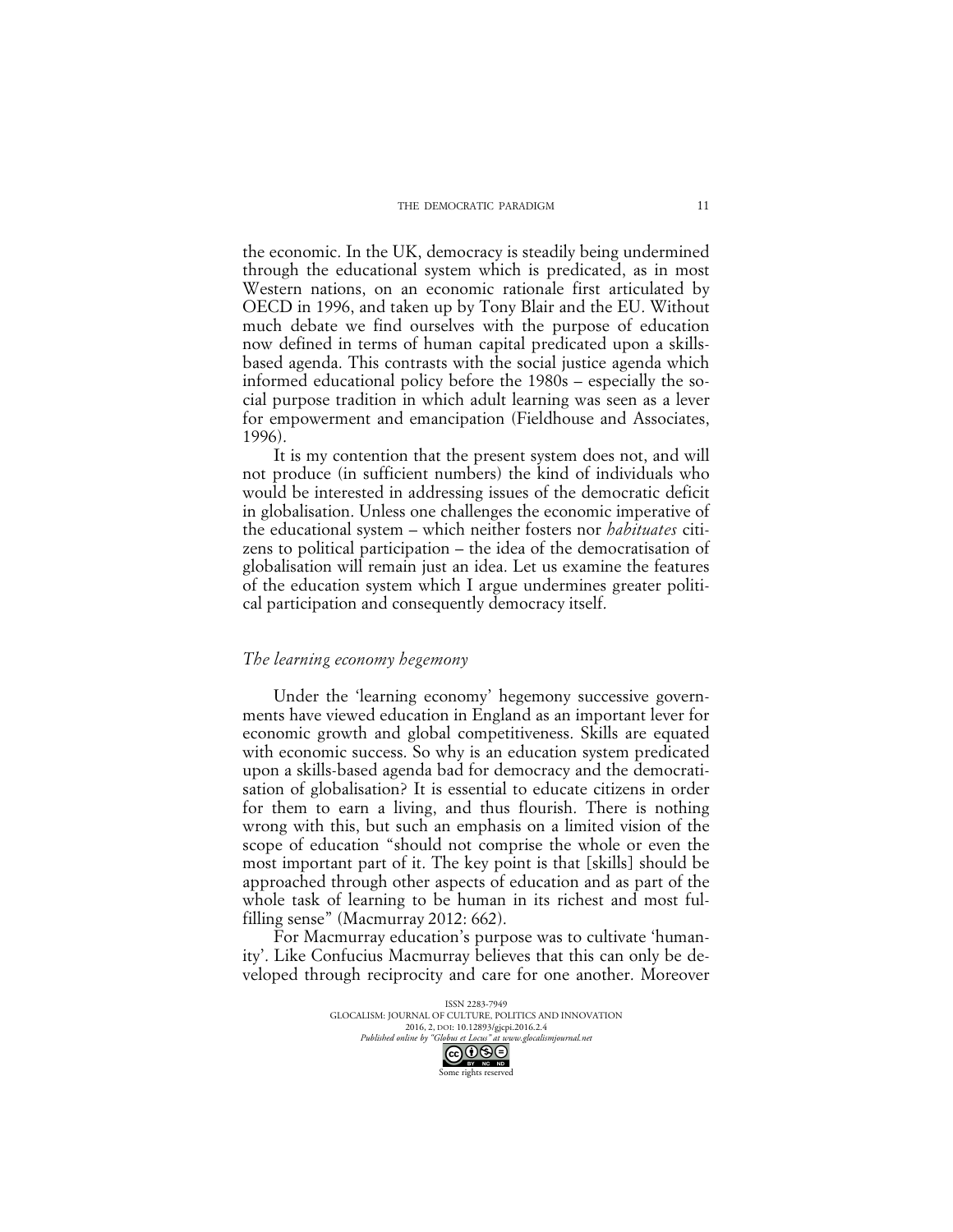for Macmurray "the paradox of human nature" is that though born human, we also have to learn to become human. Thus if humanity is premised upon mutuality then "the first priority in education (...) is learning to live in personal relation to other people [i.e.] learning to live in community" (ibid.: 670). This is of vital importance because "failure in this is fundamental failure which cannot be compensated for by success in other fields; because our ability to enter into fully personal relations with others is the measure of our humanity" (ibid.: 662). This is essential if we wish to educate students to be concerned citizens who can look beyond individualistic notions of society, to a more communitarian one. There has been a growing recognition that it is not enough for education to promote 'good' conforming citizens, but ones who are critical and active – citizens who would be less predictable but more democratic (Crick 2002 in Jerome 2012). To this end Citizenship Education (CE) was introduced in the UK in 2002.

However, the status of CE was undermined at its inception by the Crick Report on citizenship education itself (Crick and Advisory Group on Citizenship, 1998), which applied a "light touch" to its implementation in the school curriculum by not requiring a more prescriptive curriculum for fear of being accused of political interference in subject content (McLaughlin 2000: 546), and of recognising the professional abilities of teachers by trusting them to engage learners, by localising and personalising the content and format (Halliday 1999 in Jerome 2012: 13). The Crick Group did not wish to be prescriptive as to the specifics of the curriculum, for fear of being accused of political bias and of interference in teachers' professionalism. Consequently schools were provided with little guidance to implement CE regarding either format, content, teaching qualifications and resources. Unfortunately, this pragmatic approach has led to the main issues envisaged by the 1998 report, such as political literacy, being delivered patchily, with some schools developing good Citizenship practices while others squeeze CE into cracks in the timetable. In addition there may be little monitoring or assessment of student progress, and 'pupil voice' initiatives being mere "tick-box" exercises rather than truly engaging students in the decision-making process (Ajegbo et al. 2007 in Keating & Kerr 2013).

Moreover, the CELS 2008 report found that one fifth of the teachers still lacked confidence in teaching about the EU, parlia-

> ISSN 2283-7949 GLOCALISM: JOURNAL OF CULTURE, POLITICS AND INNOVATION 2016, 2, DOI: 10.12893/gjcpi.2016.2.4<br>nline by "Globus et Locus" at www.glocalismiournal net *Published online by "Globus et Locus" at www.glocalismigues* Some rights reserved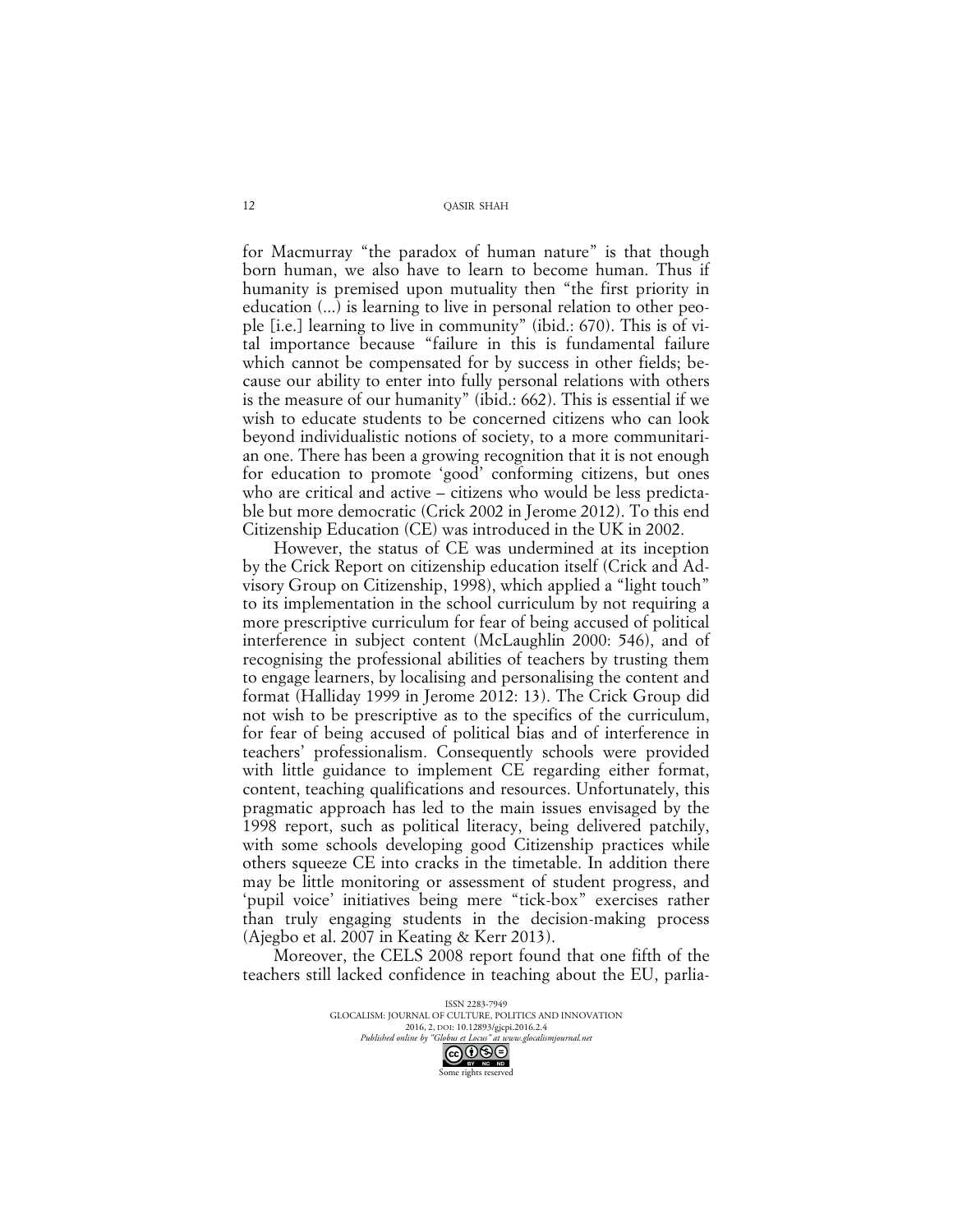ment and government and the global community, with nearly 20% not at all confident in delivering about voting rights. Additionally, a teacher survey discovered 50% of the teachers stating they had received no training on Citizenship and two thirds believed they required more training (Keating et al. 2009 in Keating & Kerr 2013). Jerome estimated a shortfall of 1160 qualified Citizenship teachers in England (Jerome 2012: 117). CELS data also indicated a continued predominance in some schools of didactic teaching methodology.

#### *Policy design flaws*

According to Keating and Kerr (2013), the CELS longitudinal study has provided evidence that by disregarding the recommendation of the Crick Group report to make CE compulsory up to the age of 18 (it was made compulsory only up to the age of 16) has weakened the positive effects of CE. Statistical modelling of the CELS data suggests that the potential benefits of CE are quickly eroded if not consolidated further through to postcompulsory education, and helped to undermine the perception of CE as a serious subject (Keating and Kerr 2013). It is too early to draw concrete conclusions regarding the effectiveness of CE in making young adults active as citizens. From the CELS 2001-2010 report there is evidence to the effect that CE can be effective in engendering positive civic and political practices, provided children have encountered CE on a regular basis. CE delivery should be planned and taught by specialist teachers who are confident in their subject-matter, where there is clear assessment of CE learning and where CE is given high status in school. However, as yet the number of politically active young people remains relatively low (Keating and Kerr 2013).

### *The commodification of education*

Steven Ball argues that educational processes are being rendered "into metric form, into comparable performances" which serve to render them "into a form which is more readily privatised – that is, into a contractable form, into a form for cost and profit

> ISSN 2283-7949 GLOCALISM: JOURNAL OF CULTURE, POLITICS AND INNOVATION 2016, 2, DOI: 10.12893/gjcpi.2016.2.4<br>nline by "Globus et Locus" at www.glocalismiournal net *Published online by "Globus et Locus" at www.glocalismigues at www.glocalismiguese.* Some rights reserved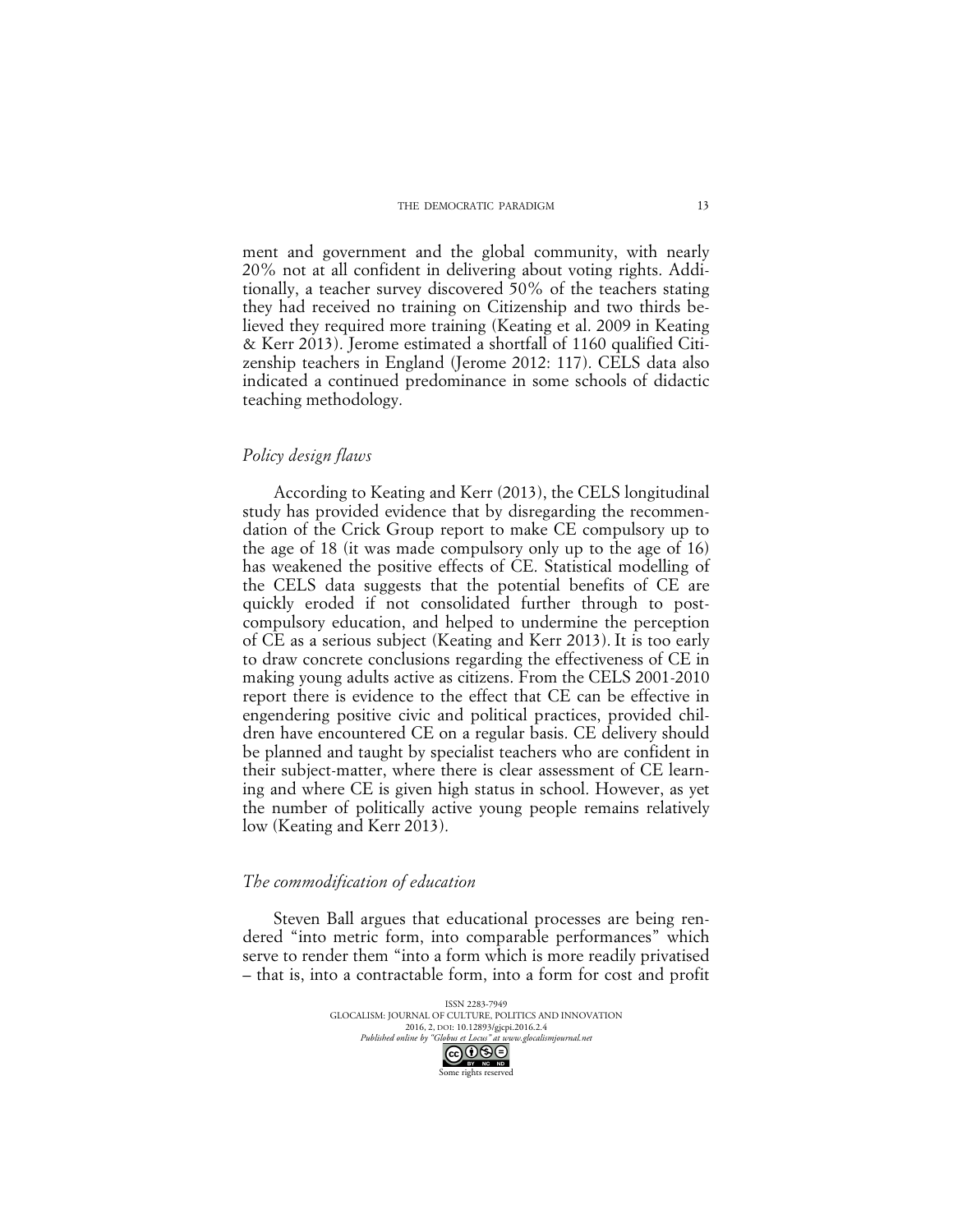calculation, into a version of education which can be reduced to a commercial exchange based on output indicators, which can be monitored" (Ball 2004). "Everything is quantified and valued according to the potential exchange gain (Slater and Tonkiss in ibid.). Ball argues that current policy discourse idealises and romanticises the private, "while the bureau-professional regime of public welfare provision is consistently, and often unthinkingly, demonised". In this world-view, state schools/universities are seen as "value/commodity producing enterprises" (Rikowski in ibid.). At the school level, the emphasis of learning and teaching is attached to high-stakes testing and this comes at the expense of deep-knowledge learning, with the homogenisation of curricula whose delivery is proscribed reducing the autonomy of the teacher. When the measure of success is defined in terms of examination results achieved by an individual, the professionalism of the teacher is seen through the narrow lens of what Giroux calls "specialised technicians" whose main function in the bureaucracy of school is that of "managing and implementing curricula" ('deliverers' of results) rather than as "transformative intellectuals" – scholars capable of combining reflection and practice; enabling students to be thoughtful (Giroux 1985).

Given the policy flaws resulting in patchy delivery of CE coupled with the pursuit of an economic rationale for the purpose of education the ground for its marketisation is well-established in England. There is an ideological drive to force all schools to become free schools and academies (similar to Charter Schools of America), run by a myriad of charities, foundations, social enterprises etc., with many private providers biding their time for the opportunity to profit from running schools. This dismantling of the national system of public schooling provided by the state is leading to something which "is beginning to resemble the patchwork of uneven and unequal provision that existed prior to the 1870 Education Act" (Ball 2013). In the name of parental choice, and greater school autonomy, [l]ocal democratic oversight has been almost totally displaced. Our relationship to schools is being modelled on that of the privatised utilities – we are individual customers, who can switch provider if we are unhappy, in theory, and complain to the national watchdog if we feel badly served – but with no direct, local participation or involvement, no say in our children's education (ibid.)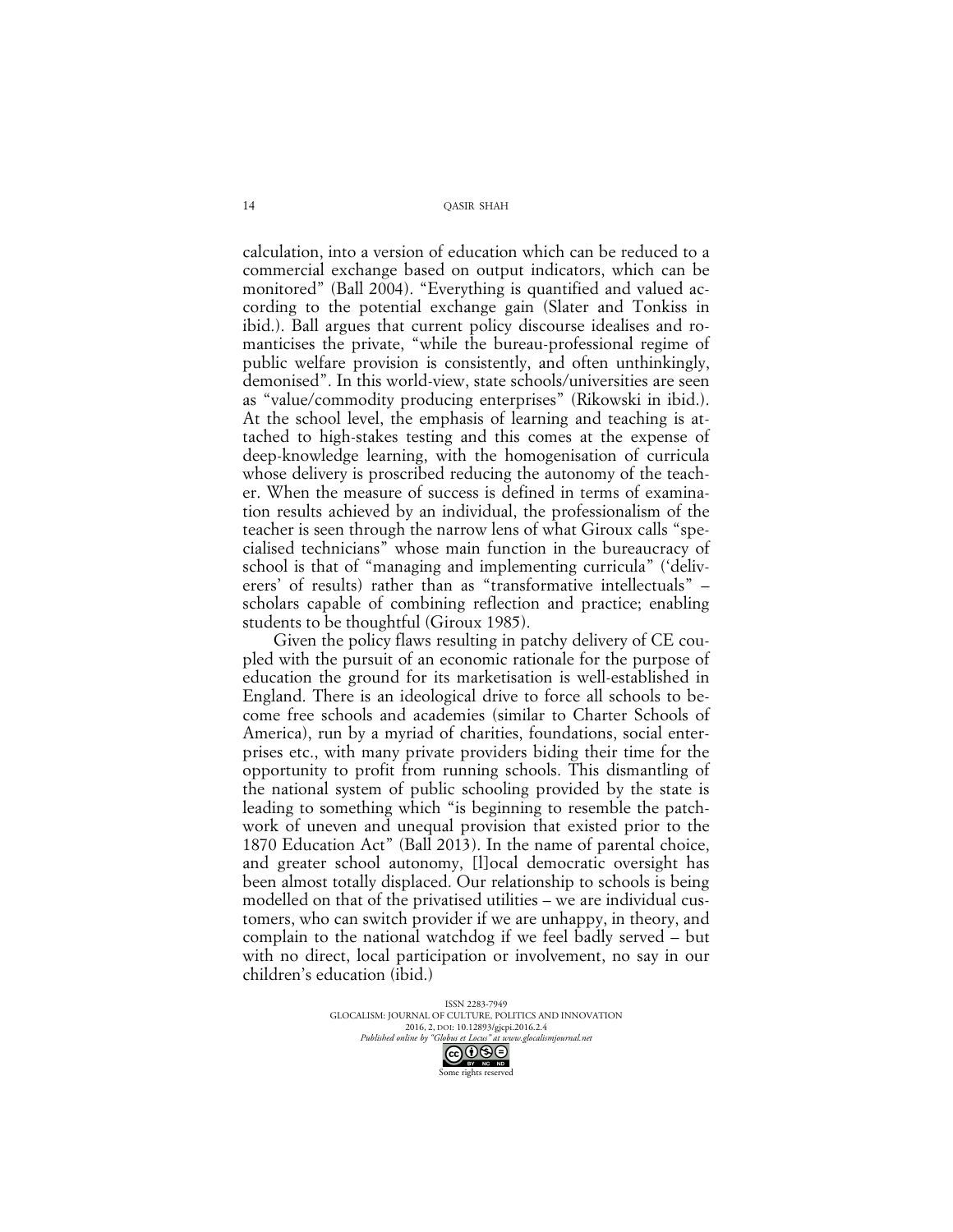#### THE DEMOCRATIC PARADIGM

This in effect is the marketization of Education, whereby private individuals and companies, with their 'managerial' expertise, are seen as providing the best solutions to the raising of standards. However, a market approach to Education will come at the expense of its social purpose of "maintaining the life and advancing the welfare of society" (Dewey 1909: 7). A market approach to teaching will not emphasise an education that will enable a child "such possession of himself that he may take charge of himself; may not only adapt himself to the changes which are going on, but have power to shape and direct social change" (ibid.: 11).

Giroux argues that critical, self-reflexive citizens acting with social responsibility and prepared to make moral judgments, are fundamental to the survival of democracy (Giroux 2011: 4). Critical literacy is necessary to decode texts, institutions, social practices and cultural media, in an active, reflective manner. An Education predicated on a skills-based agenda, propagated and perpetuated by such organisations as the OECD and EU, will make for citizens accustomed to didactic, depoliticised, skill-based knowledge and will not develop broad critical literacy. If we do not address the question of critical literacy we will become more susceptible to what Foucault called 'regimes of truth' which are teleological and totalising whereby the "[dominant] discourse constructs the topic. It defines and produces the objects of our knowledge. It governs the way that topic can be meaningfully talked about and reasoned about. It influences how ideas are put into practice and used to regulate the conduct of others" – it assumes the authority of 'the truth' (Foucault 1973, in Hall 1997: 72). As Gramsci warned, the hegemonic class are very good at projecting their thinking upon the subordinated – making them believe this thinking as 'common sense' and 'natural', thus lulling them into false consciousness. However, such 'common sense' is not "rigid and immobile but is continually transforming itself" (in Hall 1982: 73) and can be contested.

#### DISCUSSION AND CONCLUSION

In order for globalisation to be democratised one has first to habituate the people with political participation at the local and national level. For Machiavelli and Skinner, only by participating

> ISSN 2283-7949 GLOCALISM: JOURNAL OF CULTURE, POLITICS AND INNOVATION 2016, 2, DOI: 10.12893/gjcpi.2016.2.4<br>nline by "Globus et Locus" at www.glocalismiournal net *Published online by "Globus et Locus" at www.glocalismigues*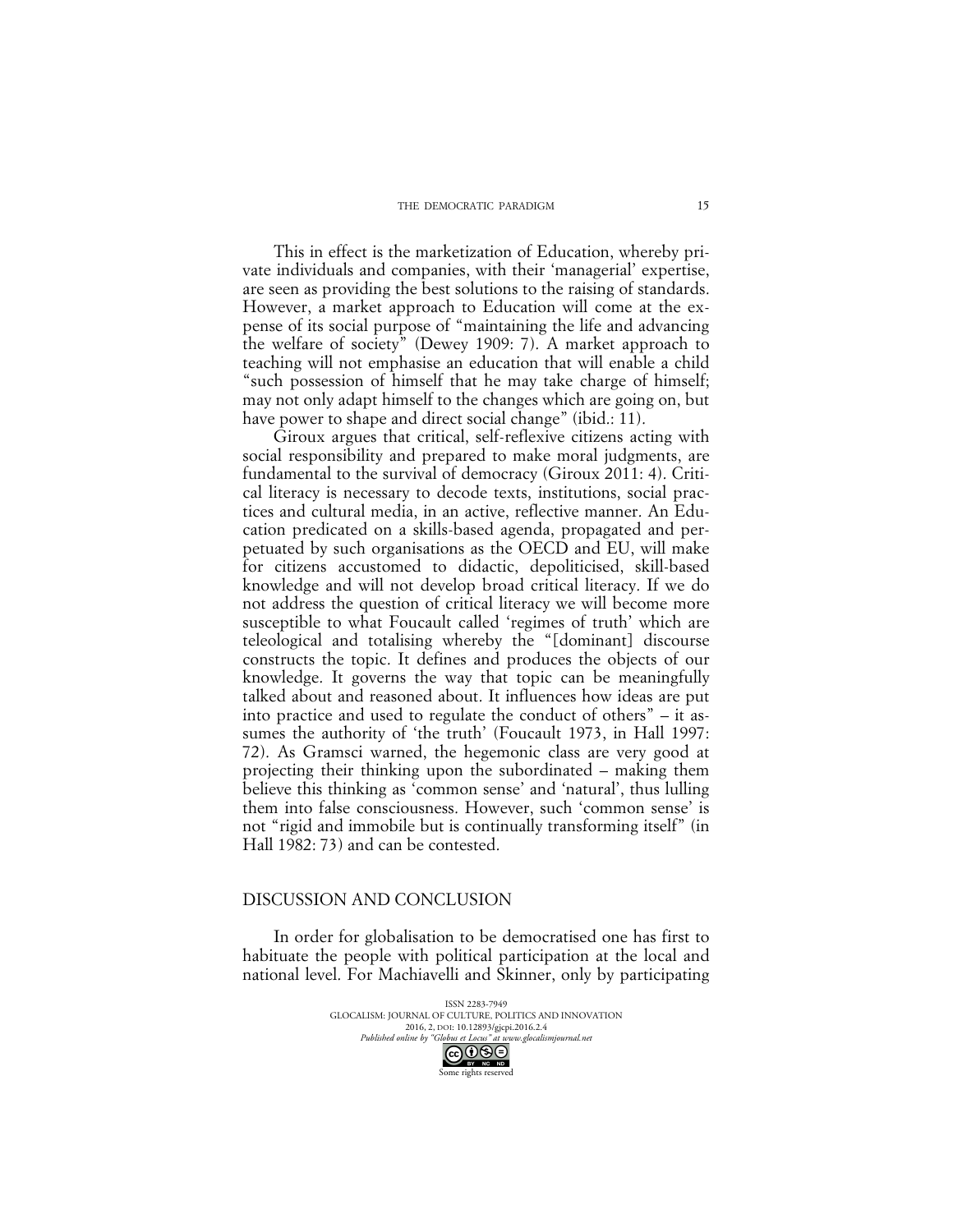in civic matters will we come to be free and our liberties guaranteed, and protection guaranteed to the institutions that support them. As Ralph Miliband argued "the practice and the habit of democracy" needs to be understood, experienced, and practised as part of the texture of our everyday lives (Miliband 1990 in Martin 2003). Active citizenship requires providing citizens with opportunities to participate in activities that are meaningful to them. What we need is deliberative democracy whereby issues of national and local importance are deliberated before the decision making process. There may be consultative committees but they must have teeth and not be mere 'talking shops', giving the impression of being relevant to the decision making processes. It is worth here considering Sherry Arnstein's contention (Arnstein 1969) that citizen participation should encourage the redistribution of power and enable the disenfranchised citizens – those excluded from the political and economic processes, to be deliberately included. Though it would be quite impractical to conceive of every citizen having an active role in government as Aristotle envisaged, nonetheless the Aristotelian view, David Miller argues, can still serve today as "a benchmark that we appeal to when assessing how well our institutions and practices are functioning" (Miller 2000 in Leydet 2011). This requires reclaiming the idea of the *zoon politikon* as an integral part of citizens' identity – this requires redistribution of power, with genuine forums for expression. As long as we have liberal democracies, we will continue to have a democratic deficit for liberal democracies, with their emphasis on individual liberty, are antithetical to the notion of deliberative democracy. For active citizenship to take root, citizens need *agora(s) –* the ancient Greek assembly place where citizens debated the key issues of the day.

More opportunities for political participation will address the finding that people express the desire to have more influence than they feel they have. Arnstein was right in stating that most of the time governments were engaged in providing non-participative activities which were tokenistic rather than delegating real power of action to the citizens. However, there is an elephant in the room called 'structural inequality', which impedes participation: unless this is addressed the democratic deficit that exists will not be resolved in our society today. In addition, 'meaningful' citizenship requires power. Unless declining political participation is ad-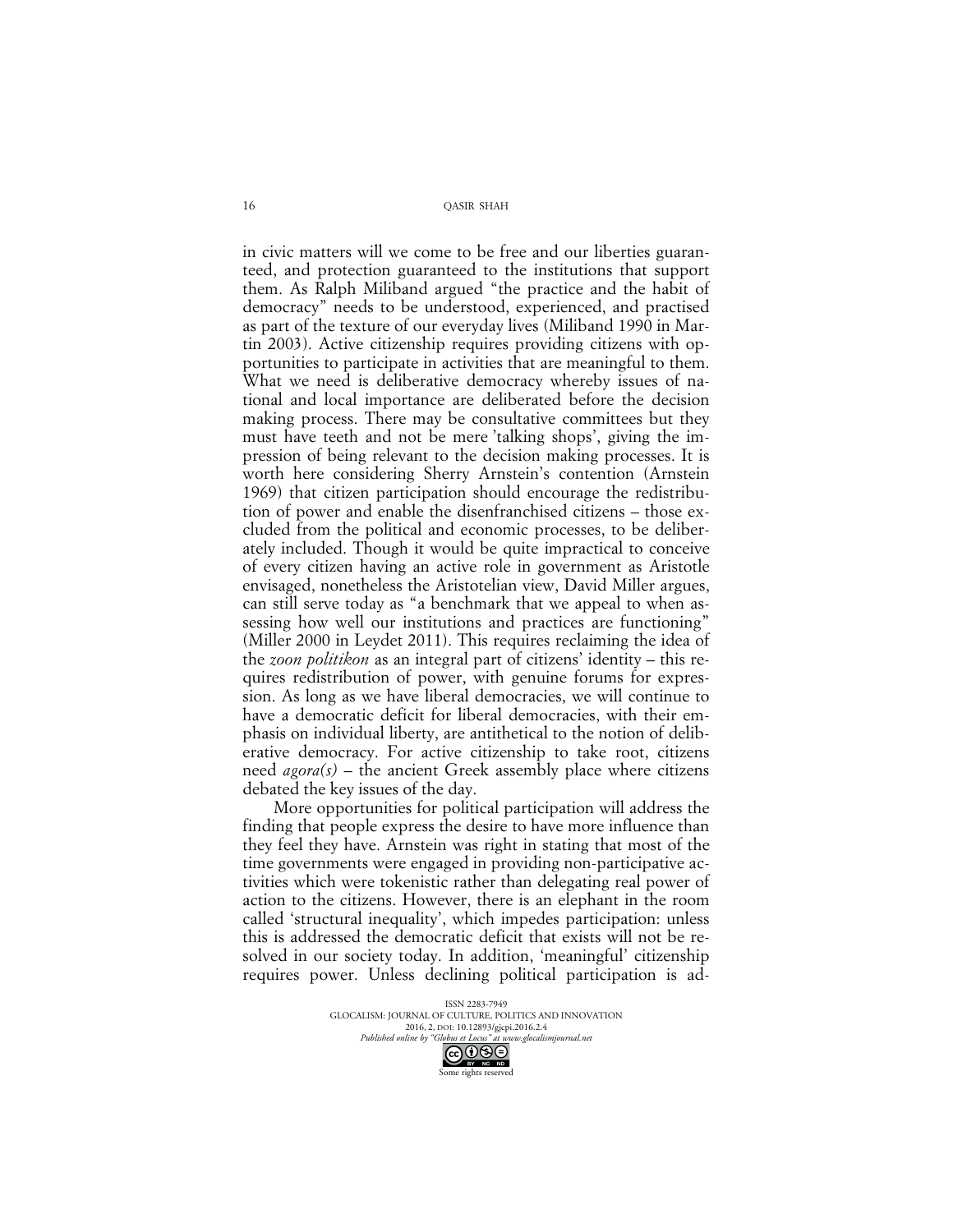dressed as well as encouraging the disenfranchised to participate at the local level, global organisations will continue to be populated by the elites and their vested interests.

The transformation of society cannot happen overnight. A first step on the road to change would be to initiate the teaching of Global Citizenship which would be taught not only at school but for its impact to sediment carried on to undergraduate and postgraduate studies. There is evidence that cosmopolitan attitudes are associated with children who learn about international (or at least European) issues at school, as is knowledge of a foreign language (Keating 2016). There is also evidence from CELS and CiT reports that if CE is not sustained throughout the compulsory school career and beyond then its influence wanes dramatically. Alongside Global Citizenship education, education itself should be underpinned on dialectical reasoning and critical pedagogy. Many people possess critical thinking skills, but it is limited to the specific fields in which we believe we have expertise (or learning). What we lack is critical pedagogy which would open our minds to the bigger picture, and prevent us from accepting ideas such as: the primacy of the individual, the impossibility of a fully participatory polity, or that politics and government are too complex for most, and requires specialist knowledge to understand. For if this were indeed the case then, one should ask the question: why does our education system not provide such knowledge?

The learning economy hegemony, with its economic rationale, is not conducive to producing critically reflective citizenry, who could participate in any politically purposeful, let alone hold their leaders to account. And this has serious implications for the health of our pluralistic democracy. Today many are unaware, or unable to distinguish between the 'real' and 'illusory' world, lacking the critical literacy to perceive their exploitation and domination by the elites and giant corporations. We can halt the diminishing of democracy by engaging in the *demystification* of this neo-liberal narrative that so distorts reality with its fallacious arguments.

It is worth remembering that the word idiot has its roots in the Greek *idiotes* which in Athens was used negatively to describe those citizens who selfishly did not participate in civic matters. Pericles stated: "we do not say that a man who takes no interest in politics is a man who minds his own business; we say that he has

> ISSN 2283-7949 GLOCALISM: JOURNAL OF CULTURE, POLITICS AND INNOVATION 2016, 2, DOI: 10.12893/gjcpi.2016.2.4<br>nline by "Globus et Locus" at www.glocalismiournal.net *Published online by "Globus et Locus" at www.glocalismigues*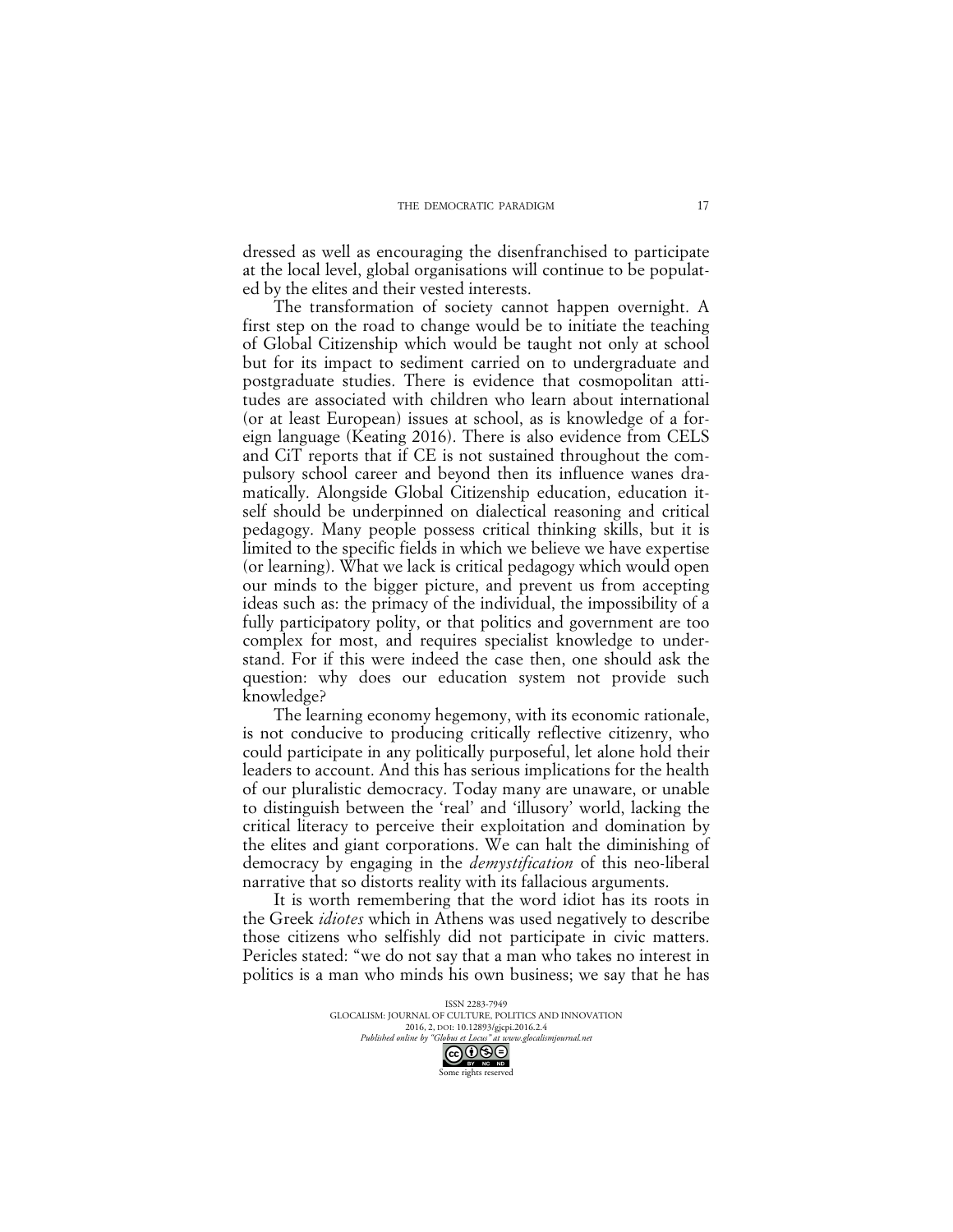no business here at all". Our battles for freedoms were hard fought – the elites did not give up their powers out of altruistic egalitarianism, but for fear of revolution. Citizens today need reminding that civic engagement, as Machiavelli argued, is the key to guaranteeing one's freedom: not being civically engaged opens the door for others to dominate us. Unless the citizen is habituated to active political participation (beyond just voting at Local and General Elections) she will remain apathetic to the democratisation of globalisation, while the elites of nations will continue to rule in their own interests at the national and supranational level, rather than those of their citizenry. And unless we address the decline in democratic participation and critical literacy at nationstate level, then any democratisation of globalisation or the globalisation of democracy will lead to the old political elites populating any new institutions created.

#### **NOTES**

<sup>1</sup> Data was collected from cross-sectional surveys – the annual Audits of Political Engagement 10/11 (APE, 10/11) comprising a representative sample of the British population (Hansard Society, 2013, 2014).

<sup>2</sup> Citizenship Education Logitudinal Study (CELS) (Benton et al. 2008; Keating et al. 2010).

<sup>3</sup> Citizens in Transition in England (CiT) (Sturman et al. 2012).

#### **REFERENCES**

Aristotle (1992), *The Politics*, trans. T.A. Sinclair (London: Penguin Books).

S.R. Arnstein (1969), *A Ladder Of Citizen Participation*, in "Journal of the American Institute of Planners", 35 (4), pp. 216-224.

S. Ball (2004), *Education for Sale! The Commodification of Everything?* (King's Annual Education Lecture, University of London).

S. Ball (2013) *Free schools: our education system has been dismembered in pursuit of choice*, available from http://www.theguardian.com/commentisfree/2013/oct/ 23/ education- system-dismembered-choice [Accessed 29th April 2016].

D. Beetham (1998), *Democracy: Key Principles, Institutions and Problems*, in Inter-Parliamentary and Union (eds.), *Democracy: Its Principles and Achievement* (Geneva).

T. Benton, E. Cleaver, G. Featherstone, D. Kerr, J. Lopes and K. Whitby (2008), [CELS] Citizenship Educational Longitudinal Study 6th report. Young People's Civic Partici*pation In and Beyond School: Attitudes, Intentions and Influences (DCSF Research Report 052)* (London: DCSF).

P. Biegelbauer and A. Loeber (2010), *The Challenge of Citizen Participation to Democracy. Sociological Series 94* (Vienna: Institute of Advanced Studies).

> ISSN 2283-7949 GLOCALISM: JOURNAL OF CULTURE, POLITICS AND INNOVATION 2016, 2, DOI: 10.12893/gjcpi.2016.2.4<br>nline by "Globus et Locus" at www.glocalismiournal.net

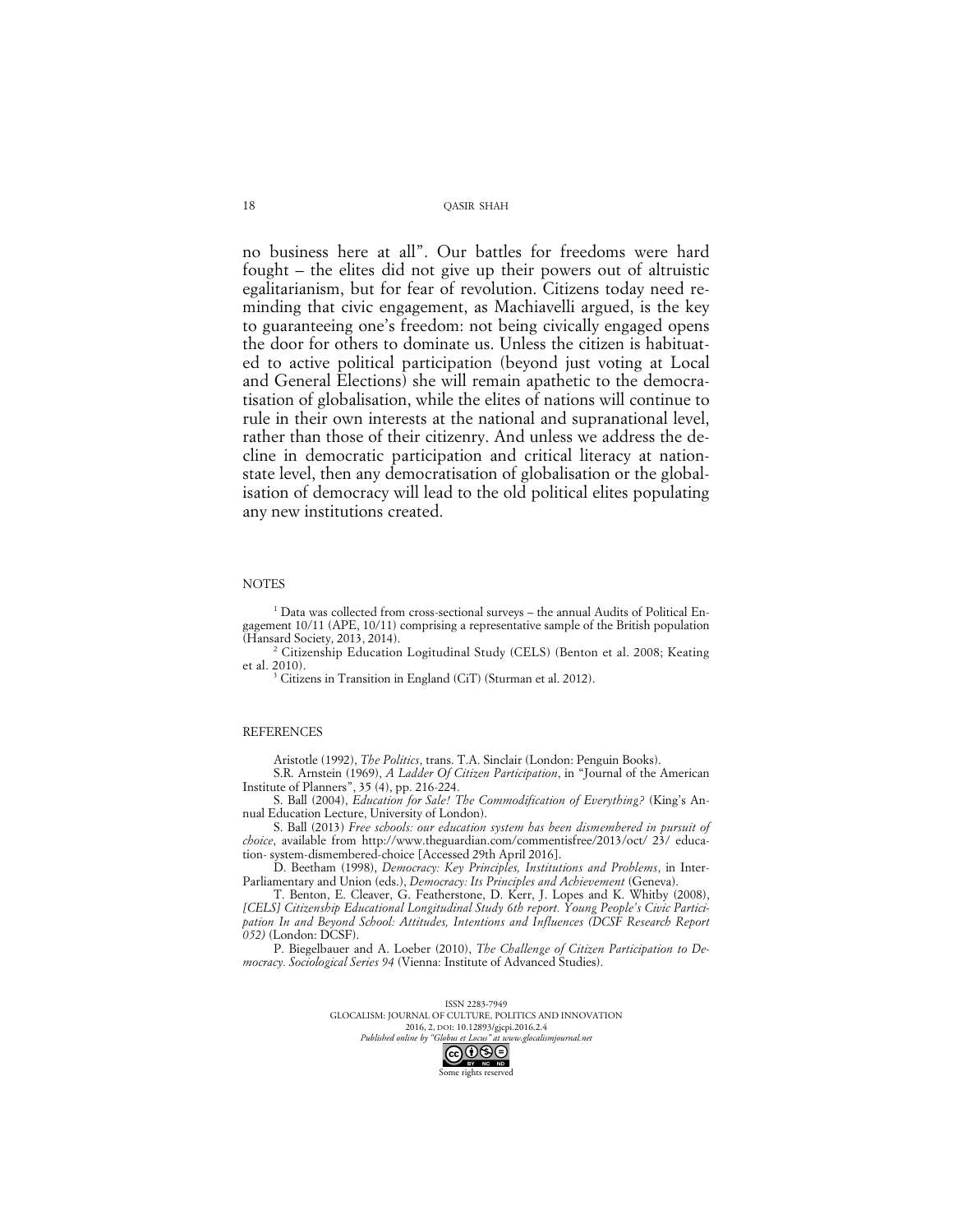B. Crick and Advisory Group on Citizenship (1998), *Education for citizenship and the teaching of democracy in schools. Final report, 22 September 1998*.

J. Dewey (1909), *The Moral Principles in Education*, in Edwardsville and Carbondale (eds.), *The Middle Works of John Dewey, 1899-1924. Volume 4: 1907-1909 Essays* (Carbondale: Southern Illinois University Press).

K. Faulks (1998), *Citizenship in Modern Britain* (Edinburgh: Edinburgh University Press). R. Fieldhouse and Associates (1996), *A History of Modern British Adult Education*.

(Leicester: National Institute of Adult Continuing Education). W.A. Galston (1991), *Liberal Purposes: Goods, Virtues, and Diversity in the Liberal* 

*State* (Cambridge: Cambridge University Press). H.A. Giroux (1985), *Teachers as Transformative Intellectuals*, in "Social Education",

49 (5), pp. 376-79. H.A. Giroux (2002), *Neoliberalism, Corporate Culture, and the Promise of Higher Education: The University as a Democratic Public Sphere*, in "Harvard Educational Review",

72 (4), pp. 425-464.

H.A. Giroux (2011), *On Critical Pedagogy* (New York: Continuum).

S. Hall (1982) *The redicovery of 'ideology': return of the repressed in media studies*, in M.E. Gurevitch, T. Bennette, J. Curran, and J. Woolacott (eds.), *Culture, Society and Media* (Methuen), pp. 56-90.

S. Hall (1997), *The work of representation*, in S.Hall (ed.), *Representation: cultural representations and signifying practice* (London: Sage Publications, in association with the Open University).

Hansard Society (2013), *Audit of Political Engagement 10: The 2013 Report*, available from http://www.auditofpoliticalengagement.org/assets/media/reports/Audit-of-Political-Engagement-10-2013.pdf [Accessed 29th April 2016].

Hansard Society (2014) *Audit of Political Engagement 11: The 2014 Report*, available from http://www.auditofpoliticalengagement.org/assets/media/reports/Audit-of-Political-Engagement-11-2014.pdf [Accessed 29th April 2016].

M. Henn and N. Foard (2014), *Social differentiation in young people's political participation: the impact of social and educational factors on youth political engagement in Britain*, in "Journal of Youth Studies", 17 (3), pp. 360-380.

J. Holford and R. van der Veen (2003), *Lifelong Learning, Governance & Active Citizenship in Europe* (Brussels: ETGACE).

P. Hunter and D. Holden (2015), *Who Governs Britain – a profile of MPs in the 2015 Parliament*, available from https://smithinstitutethinktank.files.wordpress.com/2015/05/ who-governs-britain.pdf [Accessed 29th April 2016].

T. Jeffs and M.K. Smith (2002), *Individualization and youth work*, in "Youth and policy", 76, pp. 39-65.

L. Jerome (2012), *England's Citizenship Education Experiment: State, School and Student Perspectives* (London: Bloomsbury).

A. Keating (2016), *Are cosmopolitan dispositions learned at home, at school, or through contact with others? Evidence from young people in Europe*, in "Journal of Youth Studies", 19 (3), pp. 338-357.

A. Keating and D. Kerr (2013), *Putting participation into practice: re-evaluating the implementation of the Citizenship curriculum in England*, in R. Hedtke and T. Zimenkova, (eds.), *Education for Civic and Political Participation: A Critical Approach* (London: Routledge).

A. Keating, D. Kerr, T. Benton, E. Mundy, and J. Lopes (2010), *Citizenship education in England 2001-2010: young people's practices and prospects for the future: The eighth and final report from the Citizenship Education Longitudinal Study (CELS)* (London: DfE).

R. Kimber (2012), *Share of seats and votes in UK General Elections since 1945*, available from http://www.politicsresources.net/area/uk/percentvote.htm [Accessed 29th April 2016].

D. Leydet (2011), *Citizenship*, available from http://plato.stanford.edu/archives/ fall2011/entries/citizenship/ [Accessed 29th April 2016].

> ISSN 2283-7949 GLOCALISM: JOURNAL OF CULTURE, POLITICS AND INNOVATION 2016, 2, DOI: 10.12893/gjcpi.2016.2.4<br>nline by "Globus et Locus" at www.glocalismiournal.net